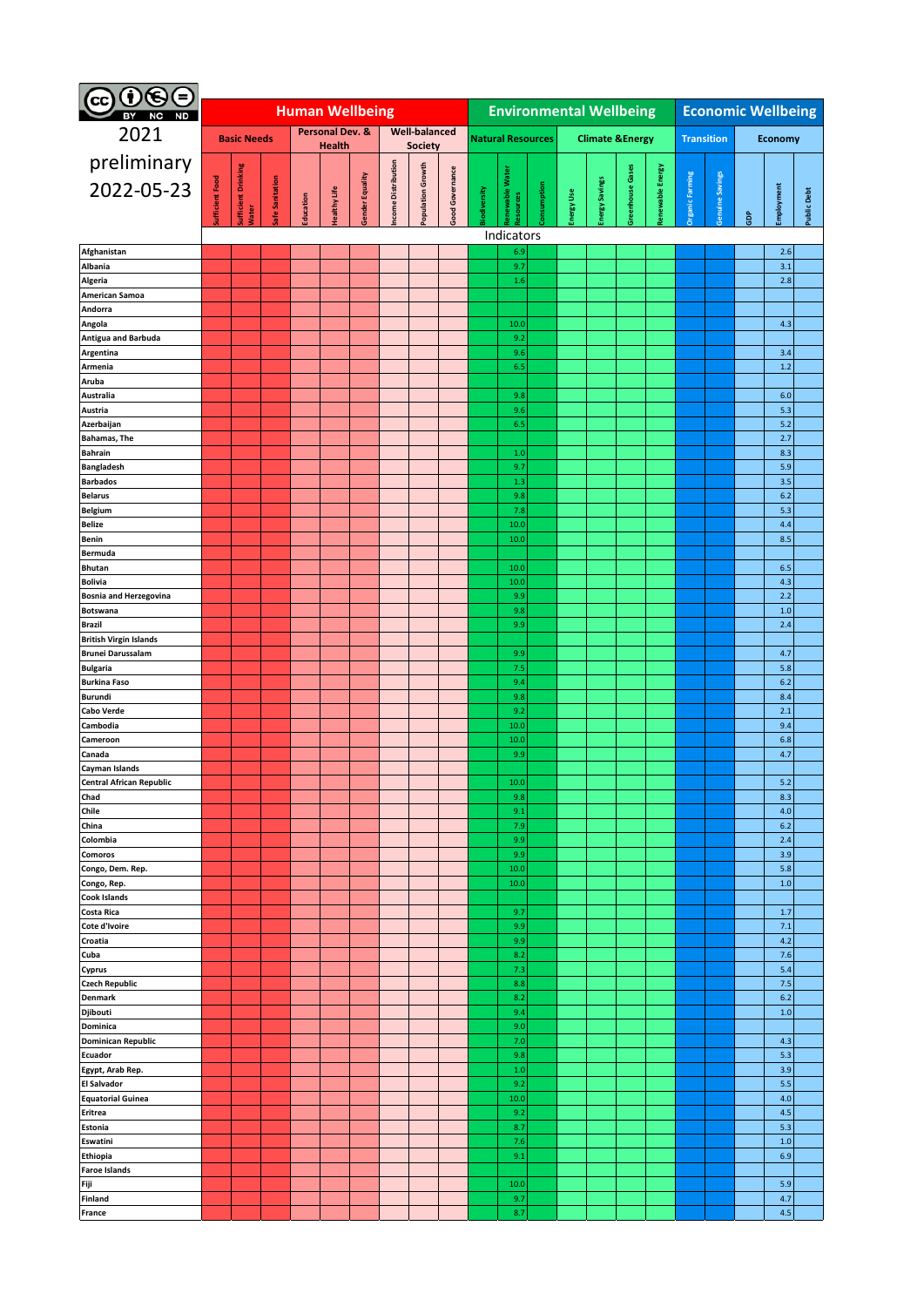| <b>French Polynesia</b>   |  |  |  |  |  |      |  |  |  |  | 2.4 |
|---------------------------|--|--|--|--|--|------|--|--|--|--|-----|
| Gabon                     |  |  |  |  |  | 10.0 |  |  |  |  | 1.1 |
| Gambia, The               |  |  |  |  |  | 9.9  |  |  |  |  | 3.3 |
|                           |  |  |  |  |  | 9.8  |  |  |  |  | 3.4 |
| Georgia                   |  |  |  |  |  |      |  |  |  |  |     |
| Germany                   |  |  |  |  |  | 8.4  |  |  |  |  | 7.0 |
| Ghana                     |  |  |  |  |  | 9.7  |  |  |  |  | 6.2 |
| Gibraltar                 |  |  |  |  |  |      |  |  |  |  |     |
| Greece                    |  |  |  |  |  | 8.5  |  |  |  |  | 2.3 |
| Greenland                 |  |  |  |  |  |      |  |  |  |  |     |
| Grenada                   |  |  |  |  |  | 9.3  |  |  |  |  |     |
| Guam                      |  |  |  |  |  |      |  |  |  |  | 5.0 |
|                           |  |  |  |  |  | 9.7  |  |  |  |  |     |
| Guatemala                 |  |  |  |  |  |      |  |  |  |  | 7.0 |
| Guinea                    |  |  |  |  |  | 10.0 |  |  |  |  | 5.3 |
| Guinea-Bissau             |  |  |  |  |  | 9.9  |  |  |  |  | 5.1 |
| Guyana                    |  |  |  |  |  | 9.9  |  |  |  |  | 1.9 |
| Haiti                     |  |  |  |  |  | 9.0  |  |  |  |  | 2.1 |
| Honduras                  |  |  |  |  |  | 9.8  |  |  |  |  | 4.3 |
| Hong Kong SAR, China      |  |  |  |  |  |      |  |  |  |  | 5.9 |
|                           |  |  |  |  |  | 9.6  |  |  |  |  | 6.6 |
| Hungary                   |  |  |  |  |  |      |  |  |  |  |     |
| Iceland                   |  |  |  |  |  | 10.0 |  |  |  |  | 5.8 |
| India                     |  |  |  |  |  | 6.6  |  |  |  |  | 5.5 |
| Indonesia                 |  |  |  |  |  | 8.9  |  |  |  |  | 6.4 |
| Iran, Islamic Rep.        |  |  |  |  |  | 3.2  |  |  |  |  | 3.2 |
| Iraq                      |  |  |  |  |  | 6.3  |  |  |  |  | 2.4 |
| Ireland                   |  |  |  |  |  | 9.7  |  |  |  |  | 5.2 |
|                           |  |  |  |  |  | 3.8  |  |  |  |  |     |
| Israel                    |  |  |  |  |  |      |  |  |  |  | 6.0 |
| Italy                     |  |  |  |  |  | 8.2  |  |  |  |  | 3.7 |
| Jamaica                   |  |  |  |  |  | 8.8  |  |  |  |  | 4.0 |
| Japan                     |  |  |  |  |  | 8.2  |  |  |  |  | 7.6 |
| Jordan                    |  |  |  |  |  | 1.0  |  |  |  |  | 1.5 |
| Kazakhstan                |  |  |  |  |  | 7.8  |  |  |  |  | 6.1 |
| Kenya                     |  |  |  |  |  | 8.7  |  |  |  |  | 5.6 |
|                           |  |  |  |  |  |      |  |  |  |  |     |
| Kiribati                  |  |  |  |  |  |      |  |  |  |  |     |
| Korea, Dem. People's Rep. |  |  |  |  |  | 8.9  |  |  |  |  | 7.7 |
| Korea, Rep.               |  |  |  |  |  | 5.8  |  |  |  |  | 7.0 |
| Kosovo                    |  |  |  |  |  |      |  |  |  |  |     |
| Kuwait                    |  |  |  |  |  | 1.0  |  |  |  |  | 6.9 |
| <b>Kyrgyz Republic</b>    |  |  |  |  |  | 6.7  |  |  |  |  | 4.0 |
| Lao PDR                   |  |  |  |  |  | 9.8  |  |  |  |  | 8.8 |
| Latvia                    |  |  |  |  |  | 9.9  |  |  |  |  | 4.7 |
|                           |  |  |  |  |  |      |  |  |  |  |     |
| Lebanon                   |  |  |  |  |  | 6.0  |  |  |  |  | 2.3 |
| Lesotho                   |  |  |  |  |  | 9.9  |  |  |  |  | 1.0 |
| Liberia                   |  |  |  |  |  | 10.0 |  |  |  |  | 6.6 |
| Libya                     |  |  |  |  |  | 1.0  |  |  |  |  | 1.4 |
| Liechtenstein             |  |  |  |  |  |      |  |  |  |  |     |
| Lithuania                 |  |  |  |  |  | 9.9  |  |  |  |  | 4.5 |
| Luxembourg                |  |  |  |  |  | 9.9  |  |  |  |  | 5.9 |
|                           |  |  |  |  |  |      |  |  |  |  |     |
| Macao SAR, China          |  |  |  |  |  |      |  |  |  |  | 7.4 |
| Madagascar                |  |  |  |  |  | 9.6  |  |  |  |  | 7.7 |
| Malawi                    |  |  |  |  |  | 9.2  |  |  |  |  | 5.0 |
| Malaysia                  |  |  |  |  |  | 9.9  |  |  |  |  | 6.3 |
| <b>Maldives</b>           |  |  |  |  |  | 8.4  |  |  |  |  | 5.4 |
| Mali                      |  |  |  |  |  | 9.6  |  |  |  |  | 4.6 |
| Malta                     |  |  |  |  |  | 1.5  |  |  |  |  | 7.0 |
|                           |  |  |  |  |  |      |  |  |  |  |     |
| <b>Marshall Islands</b>   |  |  |  |  |  |      |  |  |  |  |     |
| Mauritania                |  |  |  |  |  | 8.8  |  |  |  |  | 3.2 |
| <b>Mauritius</b>          |  |  |  |  |  | 7.9  |  |  |  |  | 4.8 |
| <b>Mexico</b>             |  |  |  |  |  | 8.1  |  |  |  |  | 6.5 |
| Micronesia, Fed. Sts.     |  |  |  |  |  |      |  |  |  |  |     |
| Moldova                   |  |  |  |  |  | 9.3  |  |  |  |  | 6.7 |
| Monaco                    |  |  |  |  |  |      |  |  |  |  |     |
|                           |  |  |  |  |  |      |  |  |  |  |     |
| Mongolia                  |  |  |  |  |  | 9.9  |  |  |  |  | 4.9 |
| Montenegro                |  |  |  |  |  |      |  |  |  |  | 1.6 |
| Morocco                   |  |  |  |  |  | 6.4  |  |  |  |  | 3.2 |
| Mozambique                |  |  |  |  |  | 9.9  |  |  |  |  | 6.7 |
| Myanmar                   |  |  |  |  |  | 9.7  |  |  |  |  | 8.0 |
| Namibia                   |  |  |  |  |  | 9.9  |  |  |  |  | 1.1 |
| Nauru                     |  |  |  |  |  |      |  |  |  |  |     |
|                           |  |  |  |  |  |      |  |  |  |  |     |
| Nepal                     |  |  |  |  |  | 9.5  |  |  |  |  | 6.0 |
| <b>Netherlands</b>        |  |  |  |  |  | 9.1  |  |  |  |  | 6.7 |
| <b>New Caledonia</b>      |  |  |  |  |  |      |  |  |  |  | 1.9 |
| <b>New Zealand</b>        |  |  |  |  |  | 9.7  |  |  |  |  | 6.6 |
| Nicaragua                 |  |  |  |  |  | 9.9  |  |  |  |  | 5.5 |
| <b>Niger</b>              |  |  |  |  |  | 9.5  |  |  |  |  | 9.3 |
|                           |  |  |  |  |  |      |  |  |  |  |     |